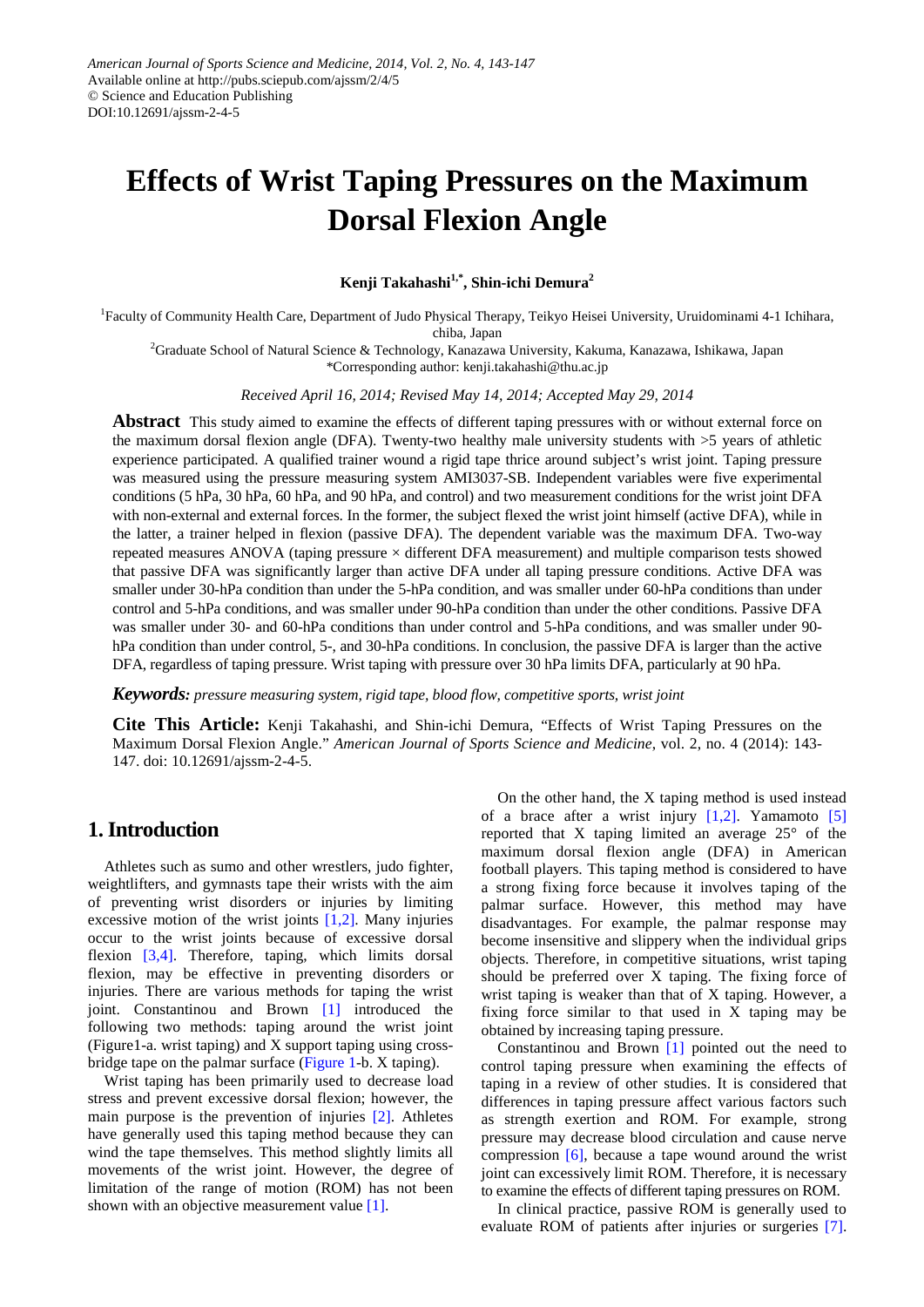Active ROM is also measured together with passive ROM during ROM evaluation of patients with muscle paralysis. In competitive sports, although athletes bend the wrist joints voluntarily, there are cases in which dorsal flexion is forced when the athlete receives some external force. Therefore, it is necessary to examine the effects of the passive DFA and the active DFA. Passive ROM is generally greater than the active ROM in all joints [\[7\].](#page-4-5)

<span id="page-1-0"></span>

a: wrist taping

**b**: X taping

**Figure 1.** Taping method of wrist joint

Therefore, we hypothesized that limitation effects on DFA become greater with increasing taping pressure because of the increased physical load on the wrist joint, and that the DFA is greater in the passive ROM

measurement than in the active one, even if taping pressure is imposed on the wrist joint. This study aimed to examine the effects of different taping pressures on the passive and the active DFA.

From the present study, we may be able to judge the degree of taping pressure to decide a limited range of motion required when performing the wrist joint taping in the competitive situation.

# **2. Method**

## **2.1. Subjects**

Participants were 22 male university students (mean age,  $19.4 \pm 1.0$  years) with  $>5$  years of athletic experience and no history of wrist injuries such as sprain, fracture, or dislocation. Their sports were as follows: baseball  $(n = 8)$ , soccer (n = 4), basketball (n = 4), track and field (n = 1), judo (n = 1), kendo (n = 1), karate (n = 1), rugby football  $(n = 1)$ , and swimming  $(n = 1)$ . [Figure 1](#page-1-0) shows the basic statistics [age, height, body weight, body mass index (BMI), wrist circumference, and competitive sports experience] of the subjects.

The aim and procedures of this study were explained in detail to all subjects prior to the experiment, and informed consent was obtained. This experimental protocol was approved by the Ethics Committee on Human Experimentation of the Faculty of Human Science, Kanazawa University (2012–18).

**Table 1. The basic statistics for age, height, body weight, BMI and circumference of the dominant wrist joint of subjects (n=22)**

|                                           | Mean  | <b>SD</b> | <b>MAX</b> | MIN  |
|-------------------------------------------|-------|-----------|------------|------|
| Age (years)                               | 19.4  |           | 22.0       | 18.0 |
| Hight (cm)                                | 171.3 | 6.6       | 185.3      | 158. |
| Weight (kg)                               | 65.2  | 10.1      | 88.1       | 50.0 |
| BMI                                       | 22.2  | 2.9       | 28.4       | 18.3 |
| Wrist circumference of dominant hand (cm) | 15.8  | 0.6       | 17.2       | 14.9 |
| Sports experience (years)                 | 8.8   | ◠<br>ن ک  | 13.0       | 5.0  |

## **2.2. Tape and Taping Method**

In this study, we used 50-mm rigid (non-elastic) tape manufactured by Johnson & Johnson (New Brunswick, NJ, USA). We adopted the wrist-taping method, in which one piece of rigid tape is wound thrice around the wrist joint, including the radius and ulnar styloid processes [\(Figure 1](#page-1-0) a). An athletic trainer (Japan Sport Association) with >10 years of clinical experience performed the taping.

#### **2.3. Pressure-Measuring Device**

Taping pressure was measured using the pressure measuring system for stockings and bandages (AMI3037- SB, AMI-Techno. Tokyo, Japan.) [\(Figure 2\)](#page-1-1). This system can measure pressure on the human body through clothing such as socks [\[8\]](#page-4-6) and can detect the addition of constant pressure such as that from the use of an elastic bandage [\[9\].](#page-4-7) Therefore, this device is considered to be useful in measuring taping pressure. The measurement unit was hPa. A measurable range was 1–200 hPa, and the measurement error was ±3 hPa.

Taping was performed at the wrist joint of a participant's dominant hand. The dominant hand was judged according to Demura et al.'s handedness inquiry [\[10\].](#page-4-8) After a pressure sensor was placed on the palmaris longus muscle tendon 1.5 cm proximal to the palmar crease of the wrist, it was fixed with a cover tape [\(Figure 3](#page-1-2) a, b, and c).

<span id="page-1-1"></span>

**Figure 2.** Pressure measuring system for stockings and bandages (AMI3037-SB)

<span id="page-1-2"></span>

**Figure 3.** a: sensor only**; b**: sensor with cover tape; **c:** wrist joint taping with sensor & cover tape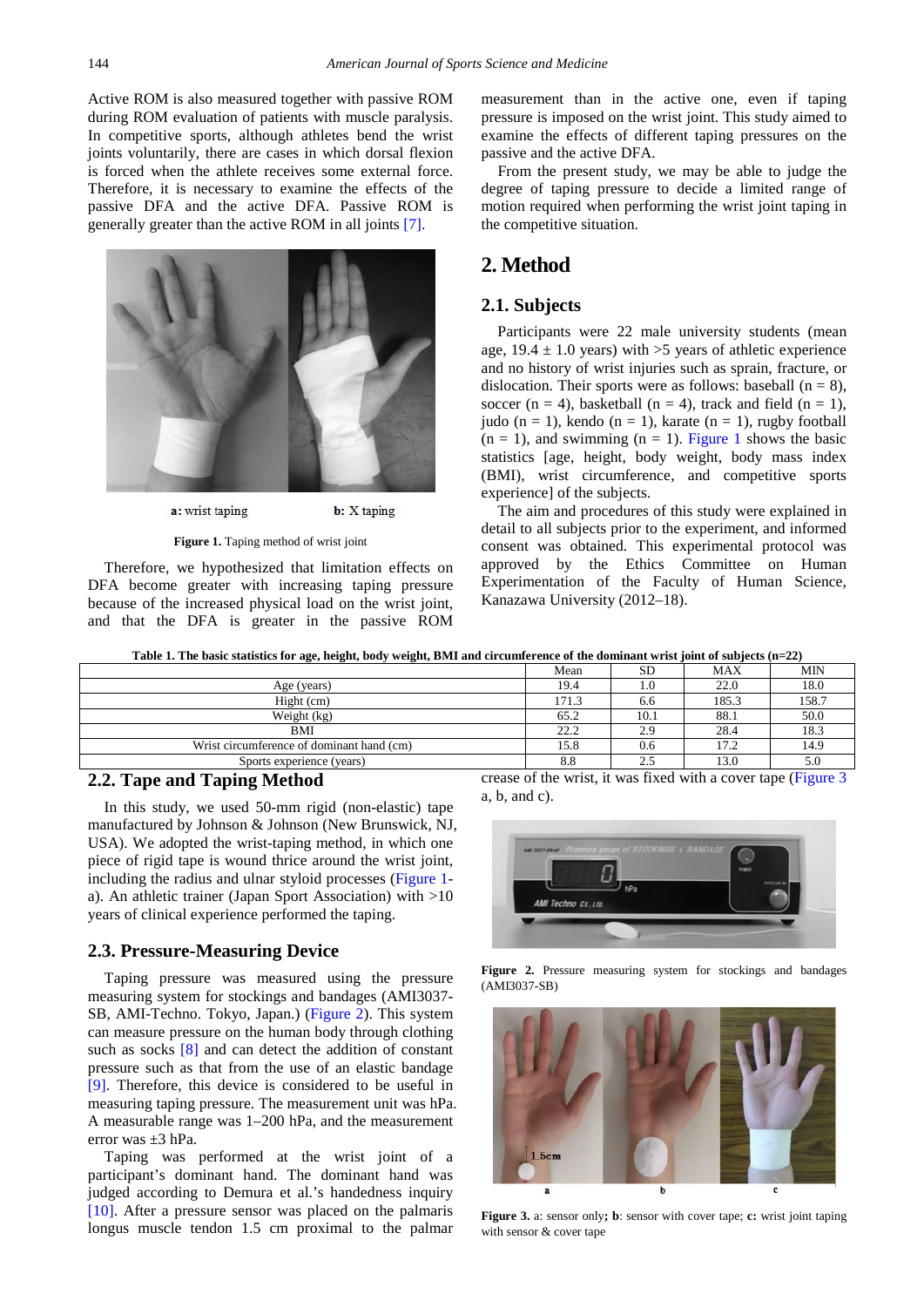#### **2.4. Independent and Dependent Variables**

The independent variables were five experimental conditions (pressure loads on the wrist joint), namely 4 pressure conditions of 5 hPa, 30 hPa, 60 hPa, and 90 hPa and a control condition (no tape) without tape attachment, and two measurement conditions of external force (passive DFA) applied by a trainer and no external force (active DFA). Under the 5-hPa condition, the tape was only wound around the wrist without any pressure. We assumed that these experimental conditions would reveal the effects of different taping pressures on DFA of the wrist joint. The 5-hPa condition was adjusted within an error range of  $\pm 1$  hPa, whereas the other pressures were adjusted within a range of  $\pm 2$  hPa. Dorsal flexion was measured under the following two conditions: under no external force, that is, when the subject flexed his own wrist joint maximally (active DFA), and under external force, when a qualified athletic trainer helped in flexion (passive DFA).

The dependent variable was the maximum DFA. The measurement unit was degree (°). A mean of three trials involving active and passive DFA measurements was used as an evaluation variable.

### **2.5. Experimental Procedure**



**Figure 4.** Measurement of (active) dorsal flexion angle using a digital camera with a leveler installed

Before the experiment, the subjects performed wrist warm-up exercises to prevent injury. Then, they assumed the following sitting posture: shoulder joint in 70–90° forward flexion, elbow joint in 15–30° flexion, forearm in the middle position between pronation and supination, and wrist joint in the neutral position. The metacarpophalangeal joint, the proximal interphalangeal joint, and the distal interphalangeal joint were kept in the extension state. Using a digital camera (DSC-W730/P, SONY, Tokyo, Japan) with a leveler installed, images of the measurements were acquired from directly above (Figure 4). Setting the stationary arm as the radius and the movable arm as the second metacarpal, we calculated DFA of the wrist joint using a posture evaluation program Ver. 1.0.1. (Takei, Tokyo, Japan) on the basis of the measurement images. Pressure experimental conditions were randomized for every subject, and active and passive DFAs were measured thrice in each condition without a rest time between trials. A rest time between conditions was >3 min. Passive and active DFA measurements were conducted alternately to eliminate any order effects. The tape was replaced in each pressure condition. The experiment was performed from 9:00 h to 13:00 h in a laboratory maintained at 26°C.

#### **2.6. Statistical Analysis**

Two-way repeated measures ANOVA (taping pressure  $\times$  different DFA measurement) was used to reveal the mean differences among each condition using SPSS 18 (SPSS Inc., Chicago, IL). When significant effects were found, we performed a multiple comparison test using the Tukey's HSD method. The level of significance was set a priori to 0.05. The statistical power (1–β) of interaction and main effect obtained in ANOVA was calculated in *post-hoc* analysis using G\*Power 3.1.7 software (http://www.psycho.uniduesseldorf.de/abteilungen/aap/gpower3/) [\[12\].](#page-4-9) In addition, an effect size (ES) was calculated to examine the size of mean differences. ES was interpreted as follows:  $\langle 0.2 \text{ as small}, \rangle 0.5$  as intermediate, and  $\langle 0.8 \text{ as large.} \rangle$ 

## **3. Results**

[Table 2](#page-3-0) shows the means and standard deviations of the active and passive DFAs under all experimental conditions. Results of the two-way repeated measures ANOVA (taping pressure  $\times$  different DFA measurement) and the multiple comparison tests are also shown along with ES values. No significant difference was found in interaction (df = 4, F = 2.19, p = 0.08, partial  $\eta$ 2 = 0.09, 1  $- \beta = 0.98$ , and significance was found in both main factors of the measurement method (df = 1, F = 328.78 p < 0.05, partial  $\eta$ 2 = 0.94, 1 –  $\beta$  = 1) and taping pressure (df  $= 4$ , F = 41.47, p < 0.05, partial  $\eta$ 2 = 0.66, 1 –  $\beta$  = 1). Multiple comparison tests showed that the passive DFA was larger than the active DFA under all experimental conditions [ES (d) =  $4.22 - 5.28$ ]. Active DFA was smaller under the 30-hPa condition than under the 5-hPa condition [ES (d) =  $0.58$ ], and was smaller under the  $60-hPa$ condition than under control and 5-hPa conditions [ES (d)  $= 0.50, 0.70$ , and was smaller under the 90-hPa condition than under other conditions [ES (d)  $= 0.51$ -1.14]. Passive DFA was smaller under 30- and 60-hPa conditions than under control and 5-hPa conditions [ES (d) =  $0.73$ -1.58], and was smaller under the 90-hPa condition than under control, 5-hPa, and 30-hPa conditions [ES (d) =  $0.66-1.93$ ].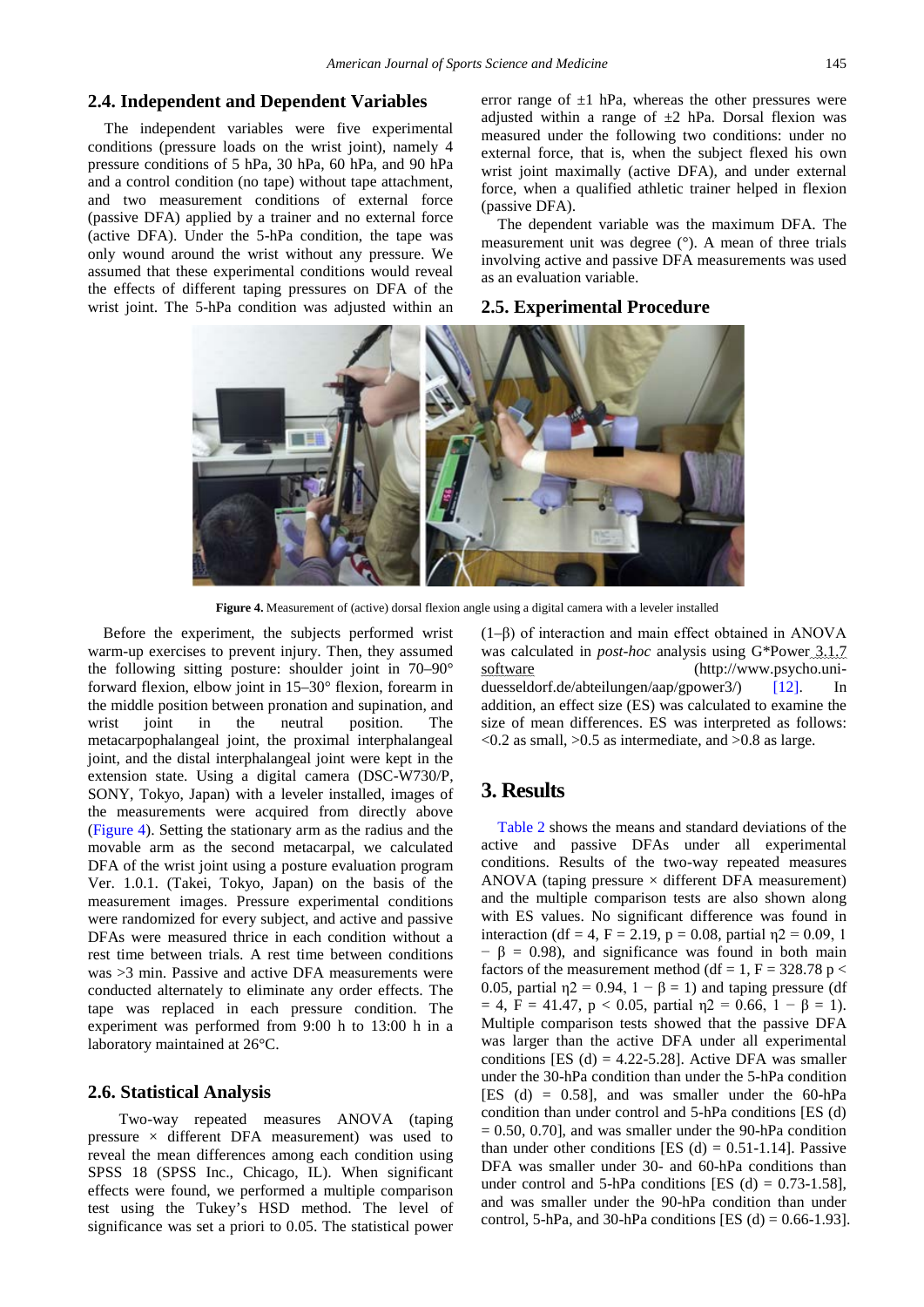<span id="page-3-0"></span>

|                    |               | Dorsal flexion    |           |             |           |    | Two-way ANOVA |         |                        |                             |                 |
|--------------------|---------------|-------------------|-----------|-------------|-----------|----|---------------|---------|------------------------|-----------------------------|-----------------|
|                    |               | <b>Active DFA</b> |           | Passive DFA |           |    |               |         |                        | Tukey's HSD                 | Effect size (d) |
|                    |               | Mean              | <b>SD</b> | Mean        | <b>SD</b> |    | F-value       | p-value | $\eta$ 2               |                             |                 |
|                    |               |                   |           |             |           |    |               |         |                        | Active DFA:                 |                 |
| Taping<br>pressure | Control       | 63.30             | 7.85      | 97.91       | 4.92      | F1 | 328.78*       |         |                        | Con>60, 90                  | 0.50, 0.96      |
|                    |               |                   |           |             |           |    |               |         |                        | 5 > 30, 60 > 90.            | $0.51 - 1.14$   |
|                    | 5hPa          | 64.79             | 7.51      | 96.03       | 5.58      |    |               |         |                        | Passive DFA:                |                 |
| 30hPa              | 60.18<br>8.29 |                   | 91.91     | 5.79        |           |    |               |         | Con, $5 > 30$ , 60, 90 | $0.73 - 1.93$               |                 |
|                    |               |                   |           |             |           |    |               |         | 30<90                  | 0.66                        |                 |
|                    | 60hPa         | 59.30             | 8.19      | 90.17       | 4.92      | F2 | $41.47*$      | 0.00    | 0.66                   | Con, 5, 30, 60, 90: Passive | $4.22 - 5.28$   |
|                    | 90hPa         | 54.65             | 10.11     | 88.32       | 5.01      | IN | 2.19          | 0.08    | 0.09                   | DFA>Active DFA              |                 |

**Table 2. Two-way repeated measures ANOVA (N=22)**

 $*:\overline{p}$ <0.05

F1: Active DFA \*Passive DFA F2: Taping pressure IN: interaction Con: Control 5: 5hPa, 30: 30hPa, 60: 60hPa, 90: 90hPa

### **4. Discussion**

Generally, ROM of the wrist joint becomes larger when an external force is added by the examiner than when individuals move the joint themselves. Norkin and White [\[7\]](#page-4-5) reported that the margins protect the joint structure from external forces. Researchers have not considered the limiting effects of wrist-taping with taping pressure on ROM [\[1\].](#page-4-0) This study therefore clarifies that the passive DFA is larger than the active DFA, regardless of taping pressure magnitude. Therefore, DFA becomes larger under added external forces, even when the wrist is taped.

A taping pressure of >30 hPa limited both active and passive DFAs, whereas that of 5 hPa did not. In particular, the limiting effects were stronger under the 90-hPa condition than under the no-tape condition ( $ES = 0.96$ , 1.93). Therefore, regardless of external force, it can be said that the limiting effect of DFA cannot be expected by wrist-taping without pressure; it can be expected under the application of pressures >30 hPa, particularly 90 hPa.

The limiting effect probably occurred under the 30-hPa condition because the tape acts as a splint when a certain level of tension is applied. Conversely, no limiting effect was achieved under the 5-hPa condition, probably because the tension required for the tape to act as a splint was not achieved at a pressure of 5 hPa.

It is inferred that the strong limiting effect achieved under the 90-hPa condition is due to the splint effect and taping pressure applied to the joint structure. Shimawaki et al. [\[11\]](#page-4-10) reported that veins were constricted on addition of a pressure of  $>60$  mmHg (80 hPa) to the upper arm. Therefore, a pressure of up to 60 hPa was decreased by veins located just below the surface of the wrist joint; this pressure extends to the joint structure at 90 hPa. However, we believe that there was no difference in limiting effect between the 30- and 60-hPa conditions because only the splint effect was applied.

Under the 90-hPa (77.25 mmHg) condition in our study, we found a slight pressure change (1–3 hPa) in all subjects, as observed by the pulse and a change in complexion of the hand. We thought that taping pressure close to the diastolic blood pressure at the wrist joint may cause a slight pressure change. Shimawaki et al.  $[11]$  reported that

blood volume in the finger increased gradually by increasing the pressure in increments, when applied with pressures of 20–80 mmHg over the upper arm. Moreover, a pressure close to the diastolic blood pressure causes constriction of veins and blood flow changes enough for individuals to feel their pulse. Therefore, in future, it will be necessary to examine blood flow change according to differences in taping pressure.

In this study, the procedure of attaching the tape, adjusting the pressure, and completing the measurements took approximately 4 min. In any case, we avoided prolonged taping of the wrist with a pressure of 90 hPa. We did not find a slight pressure change under the 60-hPa condition. However, in this condition, it may be possible to palpate the pulse because there is much individual variation in blood pressure. Regarding the problem of blood pressure and blood flow mentioned above, it would also be necessary to examine the 60-hPa condition in addition to the 90-hPa condition in relation to the duration of taping.

A change in the complexion of the hand was not found under the 30-hPa condition (approximately 4 min). The effect on the blood flow is small during wrist-taping with a pressure of 30 hPa. The limiting effect on dorsal flexion was not higher at the 60-hPa condition than at the 30-hPa condition. Therefore, if a taping pressure of 30 hPa can result in the same limiting effect as that with 60-hPa, we recommend that there is no requirement to increase the taping pressure to >30 hPa.

Constantinou and Brown [\[1\]](#page-4-0) introduced some wrist joint taping methods such as wrist-taping and X support taping  $(X \text{ taping})$ . Yamamoto et al.  $[5]$  reported considerable limitation effects by X taping. As mentioned above, wrist-taping with a pressure of >30 hPa also limited DFA. In the future, it will be necessary to compare the limiting effects of X taping and wrist-taping in the same subjects. In addition, it will be necessary to compare the limiting effects of both taping methods and examine the effects on other joint movements such as palmar, ulnar, and radial flexion under the same experimental conditions.

In competitive situations, high-pressure wrist-taping is considered effective to prevent disorders and injuries by limiting the maximum DFA. However, prolonged taping may inhibit blood flow and result in decreased